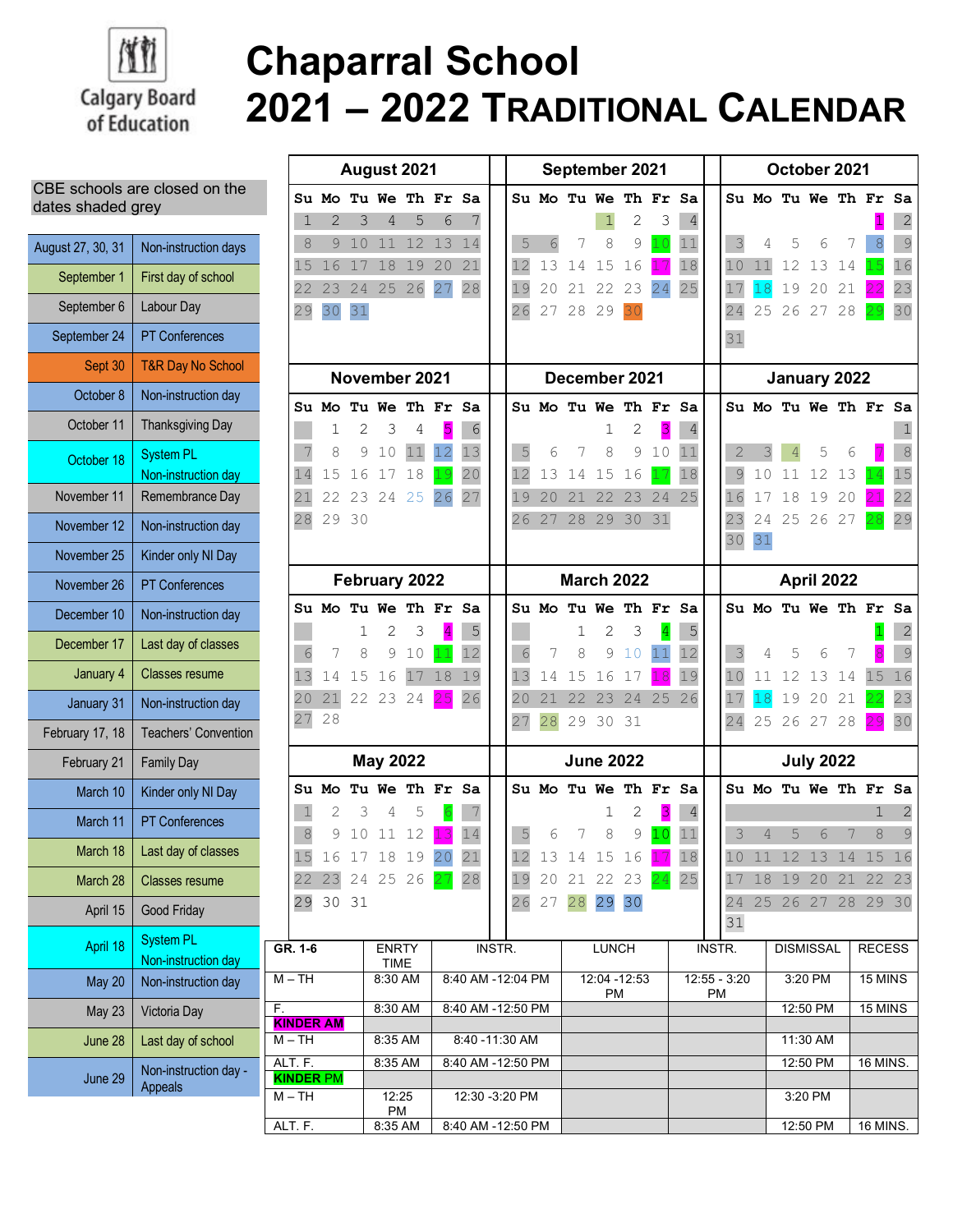## **TRADITIONAL INSTRUCTIONAL SCHOOL CALENDAR 2021-2022**

| Friday, Monday, Tuesday<br>Wednesday<br>Monday<br>Wednesday<br>Friday | August 27, 30, 31<br>September 1<br>September 6<br>September 15<br>September 24 | Non-instruction days<br>First day of school for students<br>Labour Day<br>Fire Drill #1<br>Non-instruction day - PT Conferences |
|-----------------------------------------------------------------------|---------------------------------------------------------------------------------|---------------------------------------------------------------------------------------------------------------------------------|
| Thursday                                                              | Spetember 30                                                                    | <b>Truth &amp; Reconciliation Day No School</b>                                                                                 |
|                                                                       |                                                                                 |                                                                                                                                 |
| Friday                                                                | October 8                                                                       | Non-instruction day - Professional Learning Day                                                                                 |
| Monday                                                                | October 11                                                                      | Thanksgiving Day                                                                                                                |
| <b>Monday</b>                                                         | October 18                                                                      | <b>System Non-instruction day</b>                                                                                               |
| Thursday                                                              | October 21                                                                      | Fire Drill #2                                                                                                                   |
| Thursday                                                              | November 11                                                                     | Remembrance Day                                                                                                                 |
| Friday                                                                | November 12                                                                     | Non-instruction day - Professional Learning Day                                                                                 |
| Tuesday                                                               | November 16                                                                     | Lockdown Drill #1                                                                                                               |
| <b>Thursday</b>                                                       | November 25                                                                     | Kindergarten Only Non-instruction Day                                                                                           |
| Friday                                                                | November 26                                                                     | <b>Non-instruction day PT Conferences</b>                                                                                       |
| <b>Tuesday</b>                                                        | December 7                                                                      | Fire Drill #3                                                                                                                   |
| Friday                                                                | December 10                                                                     | Non-instruction day - Professional Learning Day                                                                                 |
| Friday                                                                | December 17                                                                     | Last day of classes-winter break                                                                                                |
| Tuesday                                                               | January 4                                                                       | Classes resume                                                                                                                  |
| Friday                                                                | January 28                                                                      | Report Card #1                                                                                                                  |
| <b>Monday</b>                                                         | January 31                                                                      | Non-instruction day Professional Learning Day                                                                                   |
| Thursday, Friday                                                      | February 17, 18                                                                 | Teachers' Convention                                                                                                            |
| Monday                                                                | February 21                                                                     | Alberta Family Day                                                                                                              |
| <b>Thursday</b>                                                       | March 10                                                                        | Kindergarten only Non-instruction Day                                                                                           |
| <b>Friday</b>                                                         | March 11                                                                        | <b>Non-instruction day PT Conferences</b>                                                                                       |
| Friday                                                                | March 18                                                                        | Last day of classes-spring break                                                                                                |
| Monday                                                                | March 28                                                                        | Classes resume                                                                                                                  |
| Thursday                                                              | April 7                                                                         | Fire Drill #4                                                                                                                   |
| Friday                                                                | April 15                                                                        | Good Friday                                                                                                                     |
| <b>Monday</b>                                                         | April 18                                                                        | <b>System Non-instruction day</b>                                                                                               |
| Wednesday                                                             | May 4                                                                           | Lockdown Drill #2                                                                                                               |
| Thursday                                                              | <b>May 12</b>                                                                   | Fire Drill #5                                                                                                                   |
| <b>Friday</b>                                                         | <b>May 20</b>                                                                   | Non-instruction day - Professional Learning Day                                                                                 |
| Monday                                                                | May 23                                                                          | Victoria Day                                                                                                                    |
| Wednesday                                                             | June 8                                                                          | Fire Drill #6                                                                                                                   |
| Tuesday                                                               | June 28                                                                         | Last day of school for students Report Card #2                                                                                  |
| Wednesday                                                             | June 29                                                                         | <b>Non-instruction day - Appeals</b>                                                                                            |
| Thursday                                                              | June 30                                                                         | Non-instruction day - Organizational Day                                                                                        |
|                                                                       |                                                                                 |                                                                                                                                 |

| <b>Number of Days</b> |  |
|-----------------------|--|
|                       |  |

| . . <b>.</b><br><b>SEMESTER 1</b> | <b>Operational Days</b> | <b>Instructional Days</b> |
|-----------------------------------|-------------------------|---------------------------|
| August                            | 3                       | 0                         |
| September                         | 20                      | 19                        |
| October                           | 20                      | 18                        |
| November                          | 21                      | 19                        |
| December                          | 13                      | 13                        |
| January                           | 20                      | <u>19</u>                 |
| <b>Total Semester 1</b>           | 98                      | 88                        |
| <b>SEMESTER 2</b>                 |                         |                           |
| February                          | 19                      | 17                        |
| March                             | 18                      | 17                        |
| April                             | 20                      | 19                        |
| May                               | 21                      | 20                        |
| June                              | 22                      | 20                        |
| <b>Total Semester 2</b>           | 100                     | 93                        |
| <b>TOTAL DAYS</b>                 | <u>198</u>              | <u>181</u>                |